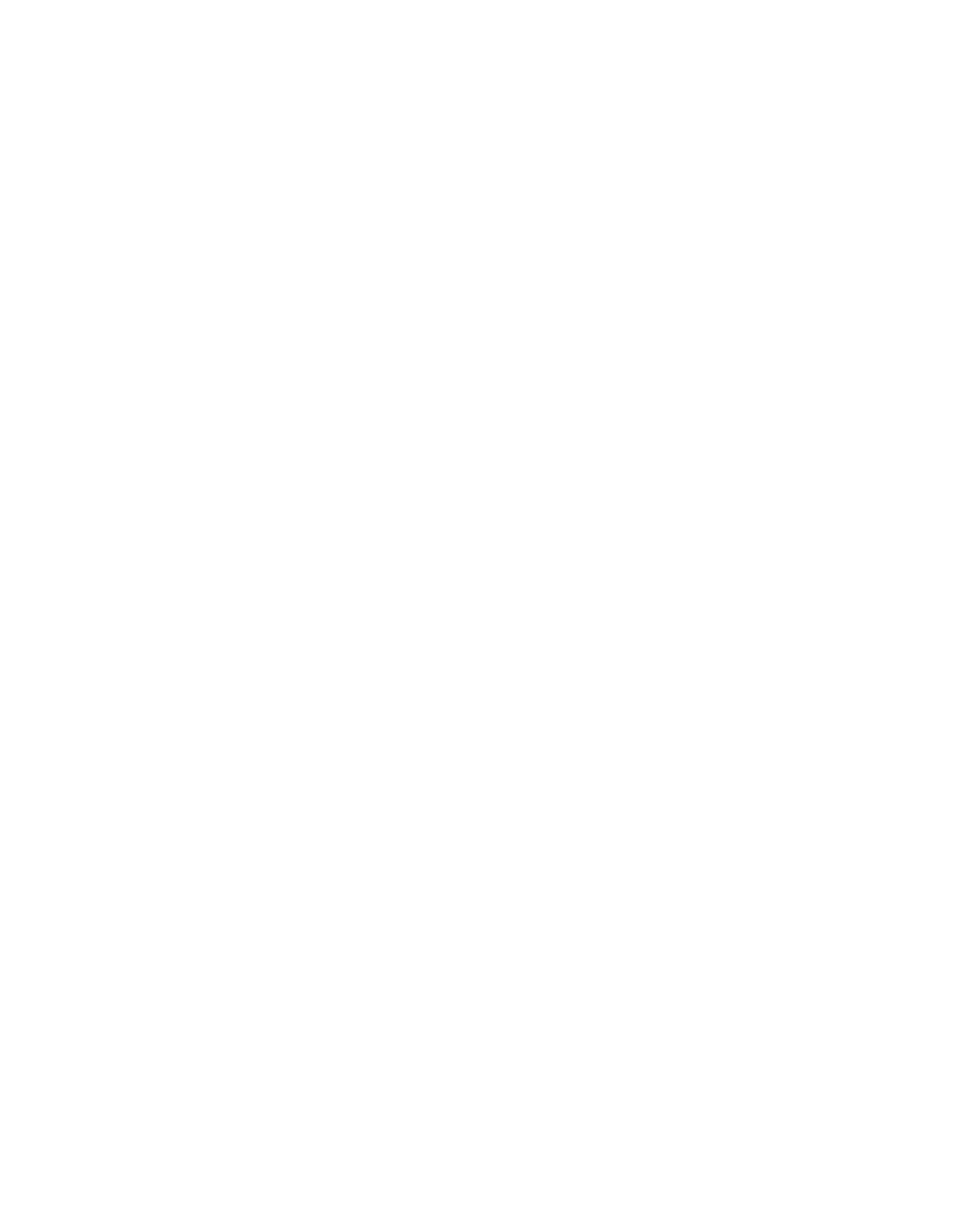$h^{*}$  \* \* \* 30 \* \* \*

\* \* \* \* \*

d. This category also includes recourse obligations, direct credit substitutes, residual interests (other than a credit-enhancing interest-only strip) and asset- or mortgage-backed securities rated in the third highest investment grade category, e.g., A, in the case of long-term ratings, or the second highest rating category, e.g., A-2, P-2, in the case of short-term ratings.

*Category 4--100 Percent Risk Weight.* (a) All assets not included in the categories above in section II.C of this appendix A, except the assets specifically included in the 200 percent category below in section II.C of this appendix A and assets that are otherwise risk weighted in accordance with section II.B.5 of this appendix A, are assigned to this category, which comprises standard risk assets. The bulk of the assets typically found in a loan portfolio would be assigned to the 100 percent category.

(b) This category includes:

(1) Long-term claims on, and the portions of long-term claims that are guaranteed by, non-OECD banks, and all claims on non-OECD central governments that entail some degree of transfer risk;<sup>33</sup>

(2) All claims on foreign and domestic private-sector obligors not included in the categories above in section II.C of this appendix A (including loans to nondepository financial institutions and bank holding companies);

(3) Claims on commercial firms owned by the public sector;

non-OECD central governments that exceed the local currency liabilities held by the bank.

 $30$  The types of loans that qualify as loans secured by multifamily residential properties are listed in the instructions for preparation of the Consolidated Reports of Condition and Income. In addition, from the standpoint of the selling bank, when a multifamily residential property loan is sold subject to a pro rata loss sharing arrangement which provides for the purchaser of the loan to share in any loss incurred on the loan on a pro rata basis with the selling bank, that portion of the loan is not subject to the risk-based capital standards. In connection with sales of multifamily residential property loans in which the purchaser of the loan shares in any loss incurred on the loan with the selling bank on other than a *pro rata* basis, the selling bank must treat these other loss sharing arrangements in accordance with section II.B.5 of this appendix A.

<sup>&</sup>lt;sup>33</sup> Such assets include all non-local currency claims on, and the portions of claims that are guaranteed

by, non-OECD central governments and those portions of local currency claims on, or guaranteed by,